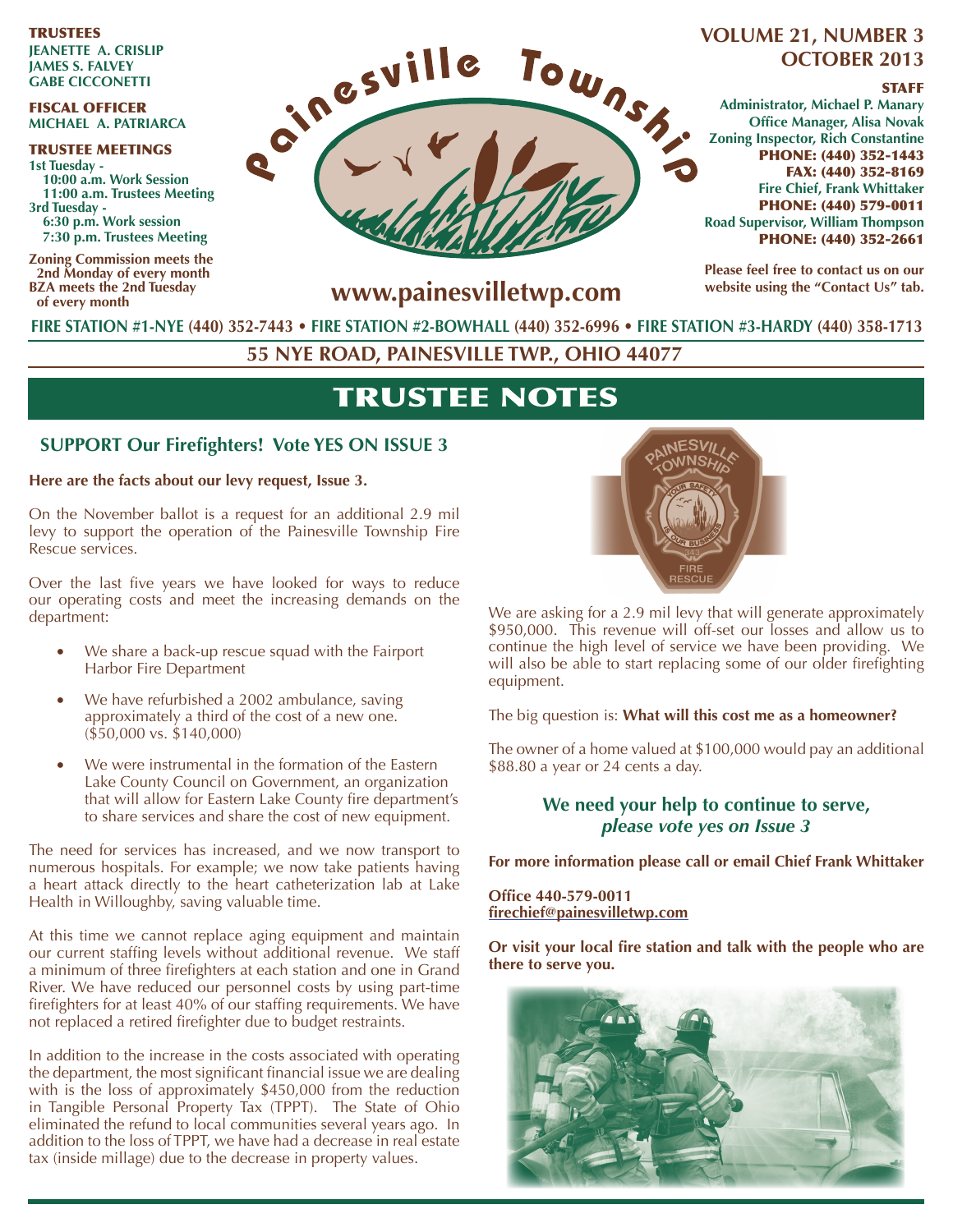## TRUSTEE NOTES

#### **JeAneTTe And JIm reTIrInG**

Our two longest serving Trustees, Jeanette Crislip and Jim Falvey are retiring at the end of 2013. Jeanette and Jim have served the residents of Painesville Township with distinction and commitment longer than any other elected officials. Their devotion to the residents, and the Township form of government has had a significant and lasting impact. Jeanette was first elected in 1983. Jim was first elected in 1991.

Their list of achievements is too numerous to appear here, but we would like to acknowledge some of the most important contributions that have been accomplished during their terms.

- ✓ Former Diamond Shamrock property has been cleaned up.
- ✓ The former Diamond Shamrock property has been set up to be the largest development in the Townships history as Lakeview Bluffs.
- New fire station was built on Hardy Road.
- New Township Hall was built on Nye Road.
- Renovated and improved the Service garage.
- Mentor Avenue was significantly widened and improved.
- Secured a grant to fund the Safe Routes to School program.
- Secured a grant to install pedestrian rest stops along Mentor Avenue.
- ✓ Negotiated an arrangement with Lake Metroparks to manage Township Park.
- Sound financial management of Township resources through several turbulent economic downturns.
- Modernized the internal operations of the Township Administration.
- ✓ Updated zoning regulations.
- ✓ Worked to improve annexation laws in the state of Ohio.

*More important than a list of accomplishments is the dedication Jeanette and Jim have for the citizens of Painesville Township. Their love of the Township and its residents is unparalleled. Their service to our community will be missed. We wish Jeanette and Jim the very best!* 

#### **meTAl reCYClInG – Free APPlIAnCe PICk uP**

For free pick and removal of Refrigerators, Stoves, Washers & Dryers, Hot Water Tanks, Microwaves and other appliances, plus batteries – Contact 440-669-7552 for service. (A Freon disposal fee may apply.)

#### **dId You knoW?**

*All residents of Painesville Township can stop in any of our Fire Stations and have their blood pressure and sugar levels checked – for free!* 

### **reCYClInG**

The Township Trustees continue to look for alternatives for recycling. At the present time the cost is prohibitive for the Township to provide recycling services. We offer as an alternative, the following information about companies who provide trash and recycling services to the Township. We do not endorse a particular company. This information is for your reference only.

#### **PoTenTIAl HAulerS TrASH And reCYClInG CoSTS**

**1.)** Major Waste Disposal Services **Current Cost Ranges are as follows: Painesville, Ohio 44077** \$21 / Month Trash only.

Phone: 440-254-4929

- **6430 Vrooman Road** 1.) Customers using their own bags or cans,
	- 2.) One of our 96 Gallon Toters \$22/month<br>Month Trash only.
	- 3.) Trash and Recycling \$25.50 / Month includes 96 Gallon Toters (Trash) 64 or 18 Gallon Toters for Recycling
	- 4.) Existing Customers adding Recycling, an additional \$3.50 / Month.
	- 5.) Customers only wanting to Recycle, without Trash service, is \$5 / Month.

## **2.) universal disposal, Inc. The Following Fees do apply:**

**9954 Old State Road** A.) One Time Delivery Charge of \$25.00 plus<br> **Chardon, Ohio 44024** fuel surcharge to have containers delivered fuel surcharge to have containers delivered.

#### **Phone: 1-888-246-8081 Current Cost Ranges are as follows:**

- 1.) \$19.50 / Month plus fuel surcharge for Trash and Recycling Services which include 4 – 30 gallon size cans or 5 garbage bags (Trash) your own containers (Marked Recycling) or purchased blue bags from grocery stores for Recycling.
- 2.) \$19.50 / Month plus fuel surcharge for Trash and Recycling Services plus Delivery Charge (See above) and a 96 Gallon Polykart (Trash) and a choice of 64 Gallon Polykart or 18 Gallon Bins.

Universal Disposal, Inc., doesn't provide just Recycling Services, you must subscribe to both Trash and Recycling to use their services.

**10237 Cutts Road** A.) If paid in full for the year.<br>**Chardon, Ohio 44024** B.) The Rate, based on Street

#### **3.) Waste management of ohio, Inc. The fees do range based on the following:**

- 
- **B.)** The Rate, based on Street address / location.
- **Phone: 1-866-797-9018** C.) Rates established prior to other customer sign-ups.

#### **Current ranges: plus any fees are as follows:**

- 1.) \$19 \$24 for 5 containers / bags of trash
- 2.) \$21 \$26 for 95 gallon cart service
- 3.) Pre-paid Orange bags @ \$2:50 to \$ 3:50 per bag

**no recycling is offered at this time due to a lack of a residential volume commitment.**

The Operations Team is working on a plan to market to the residents to offer Recycling **service with a commitment level based on the responses from residents**.

- **4.) Scheiber's Hauling Current Costs are as follows:** Fairport Harbor, Ohio 44077-8106 **Phone: 440-477-9211**
	-

**P.O. Box 1106** 1.) \$17 / Month Trash Only, includes 96<br>**Fairport Harbor, Ohio 44077-8106** Gallon Toter on Wheels.

At present time No Recycling is offered, but they are working on a recycle program **and will be establishing rates.**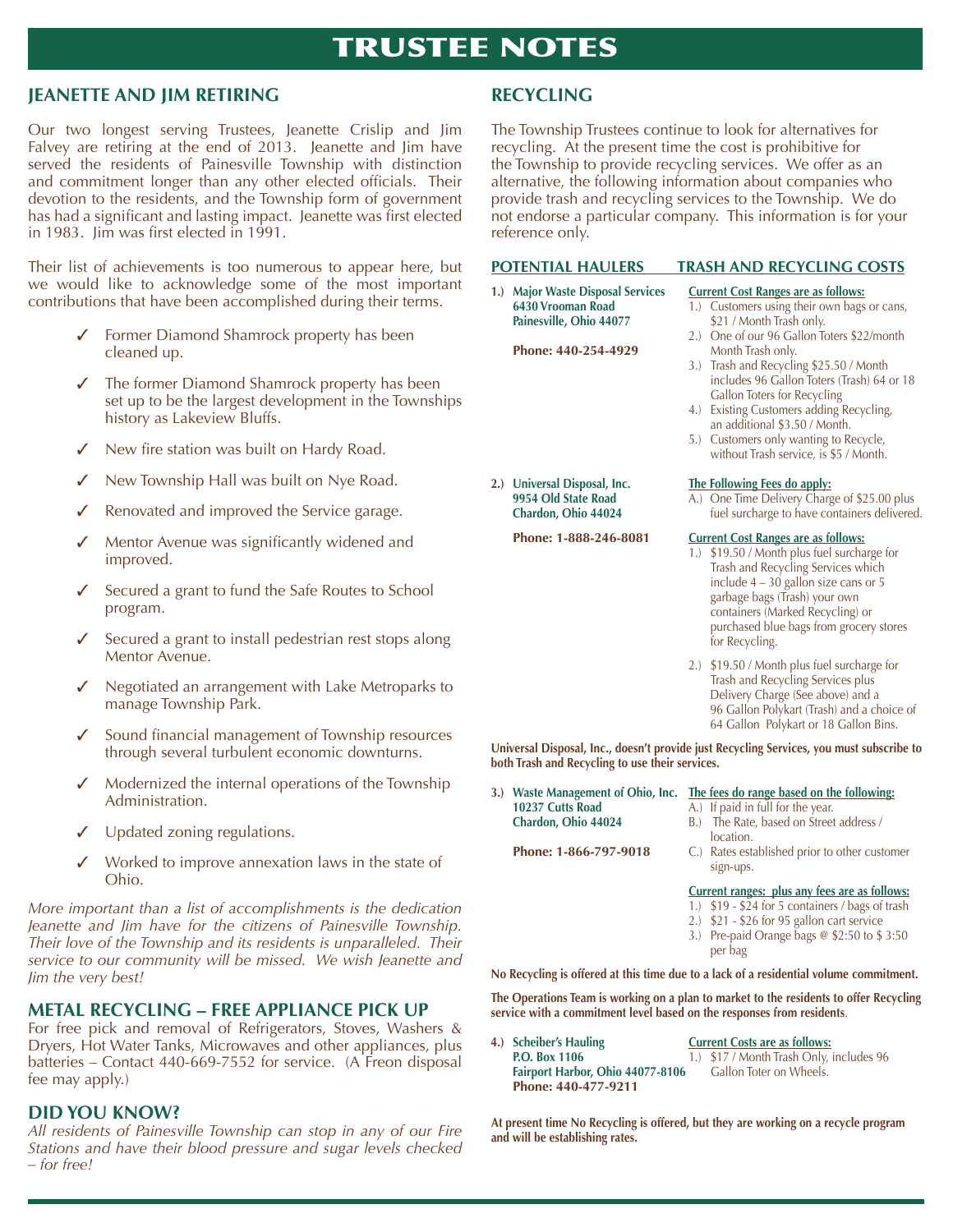## ROAD SERVICE DEPARTMENT

The brush, leaf and yard waste drop off area will continue to be open on **Wednesdays from 7:30 am until 3:00 pm and on Saturdays from 10:00 am until 2:00 pm until December 7<sup>th</sup>. This** service is for Painesville Township residents only and proof of residency may be required.

Over 4000 vehicles have dropped off leaves, brush and yard waste from April through September.

#### During the month of **november**, drop off hours will be **monday thru Friday from 7:00 am until 3:00 pm and Saturdays from 10:00 am until 2:00 pm.**

There will be **TWo** curbside leaf collections this fall: Saturday November 9<sup>th</sup> and Saturday December 7<sup>th</sup>

On Saturday, July 20<sup>th</sup>, Painesville Township experienced major flooding issues. Our Road Service Department hauled over 62 dump truck loads of flood damaged debris to the Lake County Landfill. We also sent two men and two trucks to assist the City of Willowick with their cleanup as part of the **lake County Shared Services agreement.**

Now may be a good time to inspect your mailbox and make any needed repairs prior to the winter snowplowing season.

Trimming of roadside trees and brush is needed at times to reduce sight restrictions throughout the Township. The Road Service Department performs this work as needed.

The Road Service Department has purchased a 2014 dump truck that will be ready for the upcoming snowplow season. It is equipped with a salt brine tank that will allow the driver

to apply liquid de-icer to the salt as it is spread on the roads. This truck will replace a 1996 dump truck.

We will continue to pre-treat various roads with a mixture of salt brine and beet juice that will help prevent snow and ice from bonding to the pavement.

#### **movInG oHIo ForWArd**

Two abandoned and dilapidated houses in the Township are scheduled to be demolished by the Lake County Land Reutilization Corporation(LCLRC). The LCLRC uses money from the state of Ohio's Moving Ohio Forward fund to demolish the structure, remove debris, and return the land to green space. The Moving Ohio Forward funds are part of the Attorney General's settlement with mortgage lenders, *and does not use taxpayer funds.* If you identify an abandoned house in Painesville Township that is in poor condition, please let us know on our website using the Contact Us tab. Please provide the specific street address. We will investigate to see if the house qualifies for demolition.

#### **PAIneSvIlle ToWnSHIP ComPreHenSIve PlAn**

It is recommended by planning and zoning professionals that townships in Ohio update their Comprehensive Plans every five to seven years. Our Comprehensive Plan was published in 2007. The Board of Trustees will appoint members of our residential and business community to serve on a committee to work side by side with the Painesville Township Board of Trustees, the Painesville Township Zoning Commission, the Painesville Township Zoning Inspector and the Lake County Department of Planning & Community Development in assembling an updated Comprehensive Plan. All persons who have a sincere interest in serving on a Comprehensive Plan Committee are asked to place on file with the Township Administrator a letter of interest. The Board of Trustees may consider forming a Committee as early as spring 2014 with a target publication of an updated Comprehensive Plan by mid-2015 at the latest.

#### **ZonInG CommISSIon And boArd oF ZonInG APPeAlS**

From time to time the Township has an opening on the Zoning Commission and / or the BZA. Any individuals who are interested in serving on one of these committees are encouraged to send a letter expressing your interest and qualifications to the Township Hall. Letters of interest will be kept on file in case an opening occurs on either committee.

## ZONING DEPARTMENT

#### **ZonInG PermITS**

2013 has continued to be a highly active year in the zoning department. The number of permit applications received and processed is roughly 20% higher than 2012 through October 4<sup>th</sup>. The dollar investment in our community has more than doubled what it was last year at this time.

#### **PeTS CAn be WonderFul**

And pet ownership brings with it certain responsibilities. There are some obvious responsibilities like **licensing** and **vaccination** requirements, **providing food, water and veterinary care**. We have been finding this year that an increasing number of pet owners have been forgetting that it is their responsibility to keep their pets confined to their own property and to prevent their pets, particularly dogs, from being a noise nuisance by way of excessive barking. We have also found that some residents are breeding their pets on a routine basis. In most areas of the Township, the breeding of animals is considered to be animal husbandry and will require an **Agricultural Conditional Use Permit**. As is the case so often, please contact the zoning office for a discussion of how your particular property is affected by zoning requirements.

#### **remInder AbouT SIGnS**

Please remember that most signs require permits. The placing of signs on utility poles and upon public property is strictly prohibited.